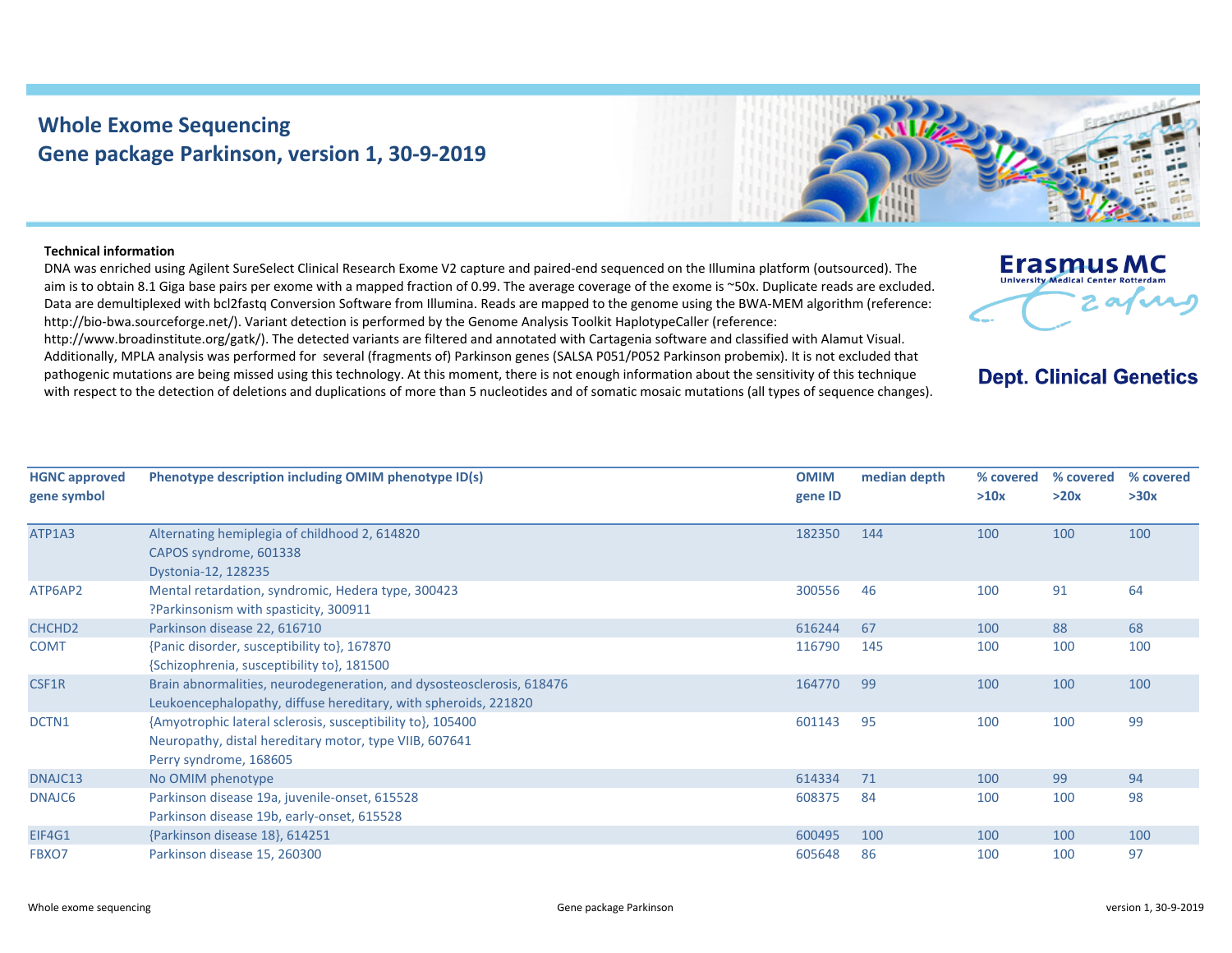| <b>HGNC approved</b> | Phenotype description including OMIM phenotype ID(s)                                                   | <b>OMIM</b> | median depth | % covered | % covered | % covered |
|----------------------|--------------------------------------------------------------------------------------------------------|-------------|--------------|-----------|-----------|-----------|
| gene symbol          |                                                                                                        | gene ID     |              | >10x      | >20x      | >30x      |
| <b>FTL</b>           | Hyperferritinemia-cataract syndrome, 600886                                                            | 134790      | 144          | 100       | 100       | 100       |
|                      | L-ferritin deficiency, dominant and recessive, 615604                                                  |             |              |           |           |           |
|                      | Neurodegeneration with brain iron accumulation 3, 606159                                               |             |              |           |           |           |
| <b>GBA</b>           | Gaucher disease, perinatal lethal, 608013                                                              | 606463      | 172          | 100       | 100       | 100       |
|                      | Gaucher disease, type I, 230800                                                                        |             |              |           |           |           |
|                      | Gaucher disease, type II, 230900                                                                       |             |              |           |           |           |
|                      | Gaucher disease, type III, 231000                                                                      |             |              |           |           |           |
|                      | Gaucher disease, type IIIC, 231005                                                                     |             |              |           |           |           |
|                      | {Lewy body dementia, susceptibility to}, 127750                                                        |             |              |           |           |           |
|                      | {Parkinson disease, late-onset, susceptibility to}, 168600                                             |             |              |           |           |           |
| GCH1                 | Dystonia, DOPA-responsive, with or without hyperphenylalaninemia, 128230                               | 600225      | 52           | 100       | 100       | 93        |
|                      | Hyperphenylalaninemia, BH4-deficient, B, 233910                                                        |             |              |           |           |           |
| GIGYF2               | {Parkinson disease 11}, 607688                                                                         | 612003      | 66           | 100       | 99        | 94        |
| <b>GRN</b>           | Aphasia, primary progressive, 607485                                                                   | 138945      | 155          | 100       | 100       | 100       |
|                      | Ceroid lipofuscinosis, neuronal, 11, 614706                                                            |             |              |           |           |           |
|                      | Frontotemporal lobar degeneration with ubiquitin-positive inclusions, 607485                           |             |              |           |           |           |
| HTRA2                | 3-methylglutaconic aciduria, type VIII, 617248                                                         | 606441      | 143          | 100       | 100       | 98        |
|                      | {Parkinson disease 13}, 610297                                                                         |             |              |           |           |           |
| <b>LRP10</b>         | No OMIM phenotype                                                                                      | 609921      | 148          | 100       | 100       | 100       |
| LRRK2                | {Parkinson disease 8}, 607060                                                                          | 609007      | 78           | 100       | 100       | 96        |
| <b>MAPT</b>          | Dementia, frontotemporal, with or without parkinsonism, 600274                                         | 157140      | 120          | 100       | 100       | 100       |
|                      | {Parkinson disease, susceptibility to}, 168600                                                         |             |              |           |           |           |
|                      | Pick disease, 172700                                                                                   |             |              |           |           |           |
|                      | Supranuclear palsy, progressive, 601104                                                                |             |              |           |           |           |
|                      | Supranuclear palsy, progressive atypical, 260540                                                       |             |              |           |           |           |
| PARK7                | Parkinson disease 7 early-onset, 606324                                                                | 602533      | 68           | 100       | 99        | 87        |
| <b>PDGFB</b>         | Basal ganglia calcification, idiopathic, 5, 615483                                                     | 190040      | 101          | 100       | 100       | 100       |
|                      | Dermatofibrosarcoma protuberans, 607907                                                                |             |              |           |           |           |
|                      | Meningioma, SIS-related, 607174                                                                        |             |              |           |           |           |
| <b>PDGFRB</b>        | Basal ganglia calcification, idiopathic, 4, 615007                                                     | 173410      | 116          | 100       | 100       | 100       |
|                      | Kosaki overgrowth syndrome, 616592                                                                     |             |              |           |           |           |
|                      | Myeloproliferative disorder with eosinophilia, 131440                                                  |             |              |           |           |           |
|                      | Myofibromatosis, infantile, 1, 228550                                                                  |             |              |           |           |           |
|                      | Premature aging syndrome, Penttinen type, 601812                                                       |             |              |           |           |           |
| PINK1                | Parkinson disease 6, early onset, 605909                                                               | 608309      | 100          | 98        | 93        | 88        |
| PLA2G6               | Infantile neuroaxonal dystrophy 1, 256600<br>Neurodegeneration with brain iron accumulation 2B, 610217 | 603604      | 118          | 100       | 100       | 99        |
|                      | Parkinson disease 14, 612953                                                                           |             |              |           |           |           |
|                      |                                                                                                        |             |              |           |           |           |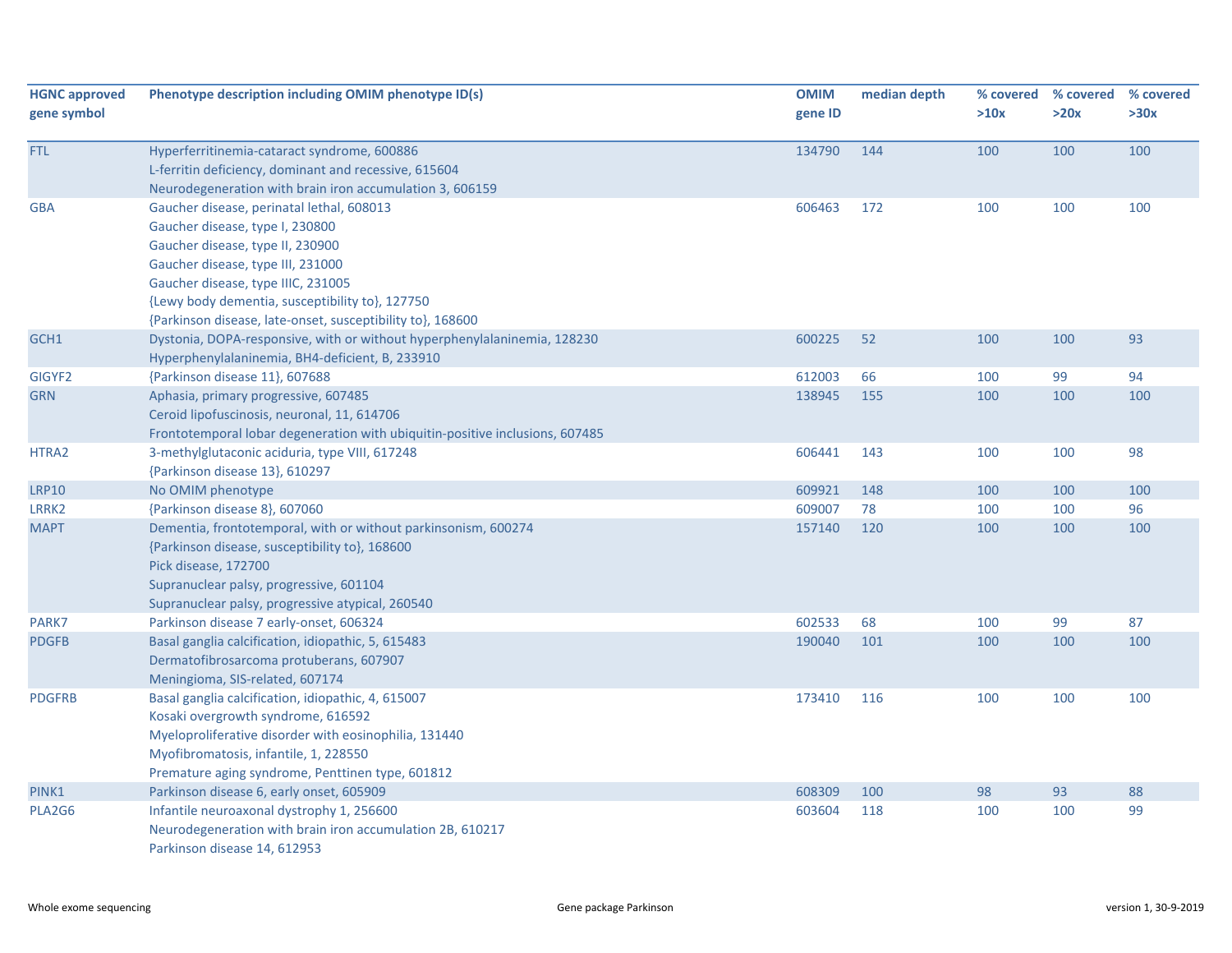| <b>HGNC approved</b><br>gene symbol | Phenotype description including OMIM phenotype ID(s)                                                                                                                                                                                                                                                           | <b>OMIM</b><br>gene ID | median depth | % covered<br>>10x | % covered<br>>20x | % covered<br>>30x |
|-------------------------------------|----------------------------------------------------------------------------------------------------------------------------------------------------------------------------------------------------------------------------------------------------------------------------------------------------------------|------------------------|--------------|-------------------|-------------------|-------------------|
| <b>POLG</b>                         | Mitochondrial DNA depletion syndrome 4A (Alpers type), 203700<br>Mitochondrial DNA depletion syndrome 4B (MNGIE type), 613662<br>Mitochondrial recessive ataxia syndrome (includes SANDO and SCAE), 607459<br>Progressive external ophthalmoplegia 1, 157640<br>Progressive external ophthalmoplegia 1, 258450 | 174763                 | 114          | 100               | 100               | 99                |
| <b>PRKN</b>                         | Adenocarcinoma of lung, somatic, 211980<br>Ovarian cancer, somatic, 167000<br>Parkinson disease, juvenile, type 2, 600116                                                                                                                                                                                      | 602544                 | 96           | 100               | 100               | 99                |
| PTRHD1                              | No OMIM phenotype                                                                                                                                                                                                                                                                                              | 617342                 | 119          | 100               | 100               | 100               |
| <b>RAB29</b>                        | No OMIM phenotype                                                                                                                                                                                                                                                                                              | 603949                 | 68           | 100               | 100               | 99                |
| RAB39B                              | Mental retardation 72, 300271<br>Waisman syndrome, 311510                                                                                                                                                                                                                                                      | 300774                 | 59           | 100               | 100               | 100               |
| <b>SLC18A2</b>                      | ?Parkinsonism-dystonia, infantile, 2, 618049                                                                                                                                                                                                                                                                   | 193001                 | 74           | 100               | 100               | 97                |
| <b>SLC20A2</b>                      | Basal ganglia calcification, idiopathic, 1, 213600                                                                                                                                                                                                                                                             | 158378                 | 99           | 100               | 100               | 95                |
| <b>SLC30A10</b>                     | Hypermanganesemia with dystonia 1, 613280                                                                                                                                                                                                                                                                      | 611146                 | 148          | 100               | 100               | 100               |
| SLC6A3                              | {Nicotine dependence, protection against}, 188890<br>Parkinsonism-dystonia, infantile, 1, 613135                                                                                                                                                                                                               | 126455                 | 102          | 100               | 100               | 100               |
| <b>SNCA</b>                         | Dementia, Lewy body, 127750<br>Parkinson disease 1, 168601<br>Parkinson disease 4, 605543                                                                                                                                                                                                                      | 163890                 | 52           | 100               | 100               | 98                |
| <b>SPR</b>                          | Dystonia, dopa-responsive, due to sepiapterin reductase deficiency, 612716                                                                                                                                                                                                                                     | 182125                 | 102          | 100               | 100               | 100               |
| SYNJ1                               | Epileptic encephalopathy, early infantile, 53, 617389<br>Parkinson disease 20, early-onset, 615530                                                                                                                                                                                                             | 604297                 | 62           | 100               | 99                | 92                |
| TAF1                                | Dystonia-Parkinsonism, 314250<br>Mental retardation, syndromic 33, 300966                                                                                                                                                                                                                                      | 313650                 | 54           | 100               | 97                | 87                |
| <b>TH</b>                           | Segawa syndrome, recessive, 605407                                                                                                                                                                                                                                                                             | 191290                 | 93           | 100               | 99                | 94                |
| UCHL1                               | {?Parkinson disease 5, susceptibility to}, 613643<br>Spastic paraplegia 79, 615491                                                                                                                                                                                                                             | 191342                 | 79           | 100               | 100               | 99                |
| VPS13C                              | Parkinson disease 23, early onset, 616840                                                                                                                                                                                                                                                                      | 608879                 | 50           | 100               | 97                | 85                |
| <b>VPS35</b>                        | {Parkinson disease 17}, 614203                                                                                                                                                                                                                                                                                 | 601501                 | 68           | 100               | 99                | 94                |

‐ Gene symbols according HGCN

‐ OMIM release used: 8‐9‐2019

‐ "No OMIM phenotypes" indicates a gene without a current OMIM association

‐ OMIM phenotypes between "[ ]", indicate "nondiseases," mainly genetic variations that lead to apparently abnormal laboratory test values

‐ OMIM phenotypes between "{}", indicate risk factors

‐ OMIM phenotypes with a question mark, "?", before the disease name indicates an unconfirmed or possibly spurious mapping

‐ The statistics above are based on a set of 100 samples

‐ Median depth is the median of the mean sequence depth over the protein coding exons (±10bp flanking introns) of the longest transcript

‐ % Covered 10x , 20x and 30 x describes the percentage of a gene's coding sequence (±10bp flanking introns) that is covered at least 10x, 20x or 30x